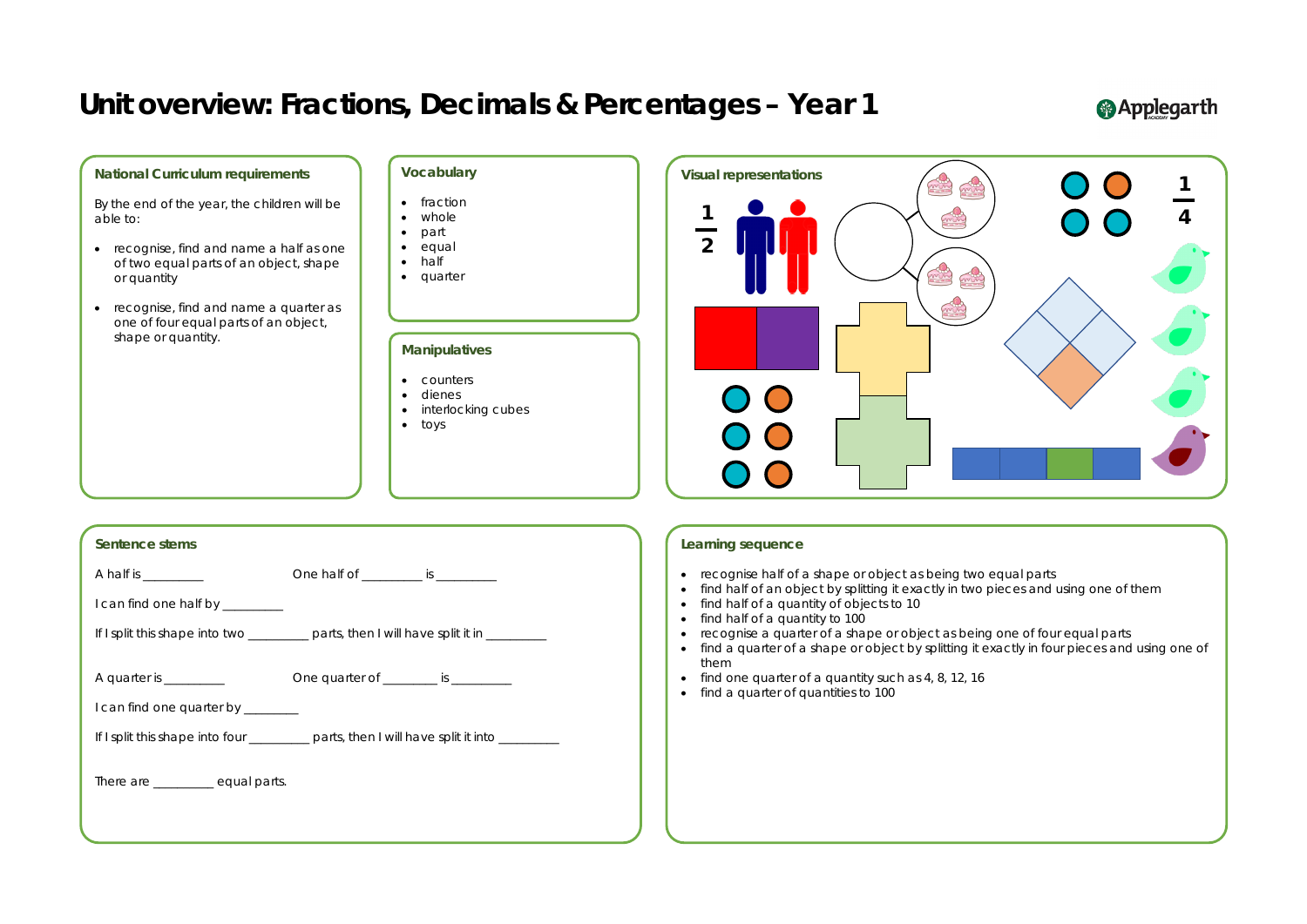

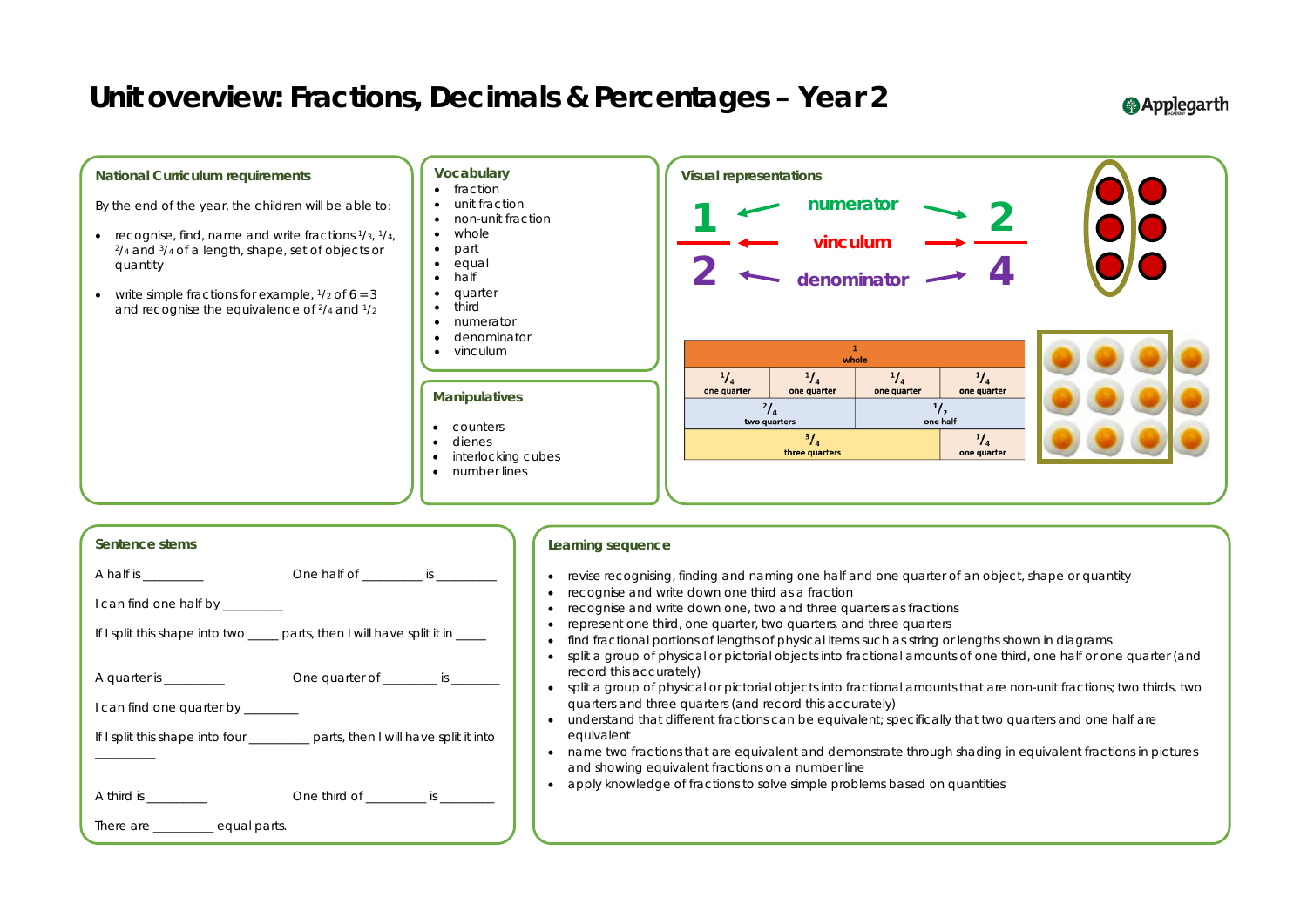

### **Applegarth**

- 
- 
- 
- 
- 
- 
-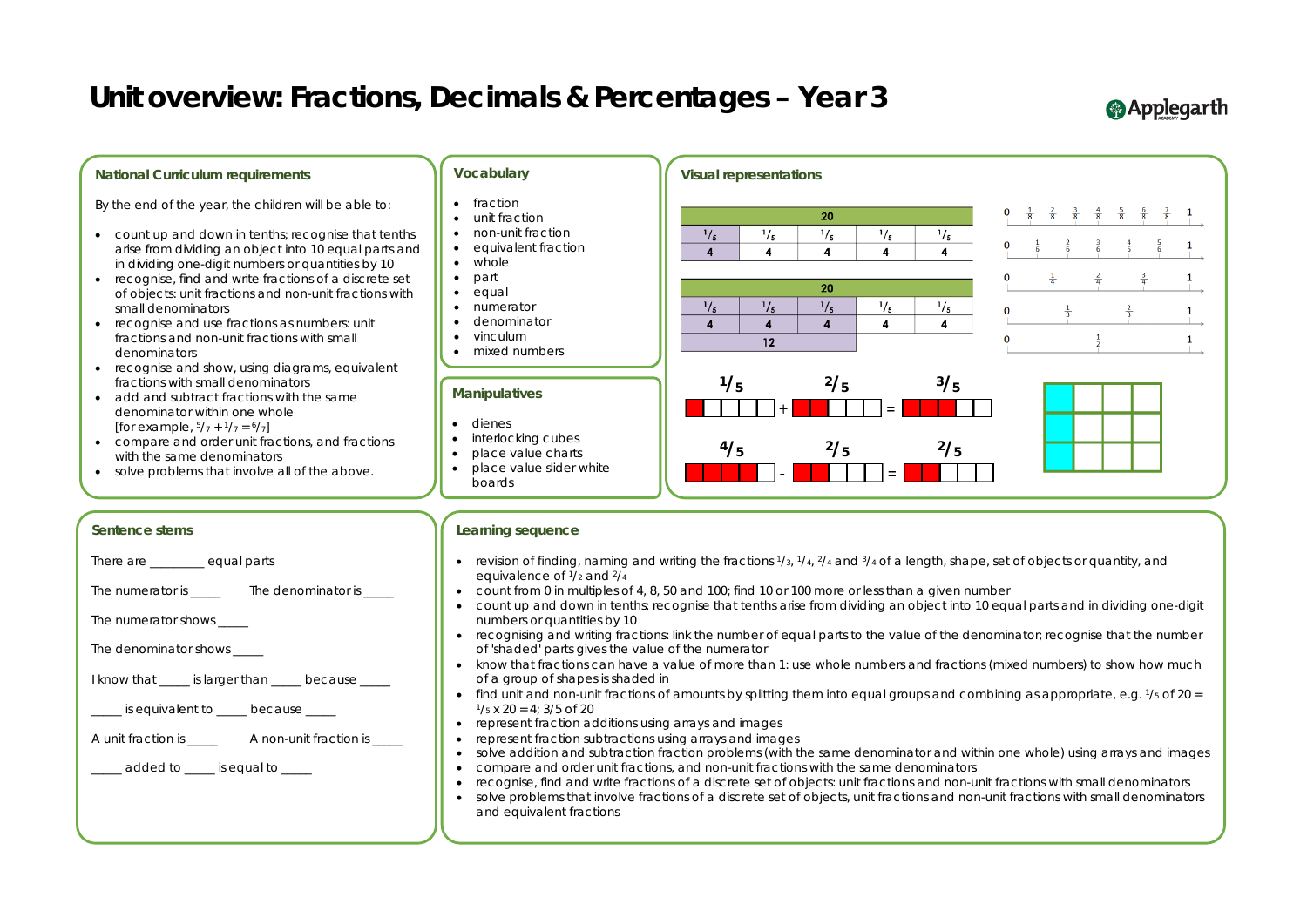### **National Curriculum requirements**

By the end of the year, the children will be able to:

- recognise and show, using diagrams, families of common equivalent fractions
- count up and down in hundredths; recognise that hundredths arise when dividing an object by one hundred and dividing tenths by ten
- solve problems involving increasingly harder fractions to calculate quantities, and fractions to divide quantities, including non-unit fractions where the answer is a whole number
- add and subtract fractions with the same denominator
- recognise and write decimal equivalents of any number of tenths or hundredths
- recognise and write decimal equivalents to  $\frac{1}{4}$ ,  $\frac{1}{2}$ ,  $\frac{3}{4}$
- find the effect of dividing a one- or two-digit number by 10 and 100, identifying the value of the digits in the answer as ones, tenths and hundredths
- round decimals with one decimal place to the nearest whole number
- compare numbers with the same number of decimal places up to two decimal places
- solve simple measure and money problems involving fractions and decimals to two decimal places.



### **Learning sequence**

- revision of fraction knowledge from Y1-3
- add and subtract fractions with the same denominator
- recognise and show, using diagrams, families of common equivalent fractions
- solve problems involving increasingly harder fractions to calculate quantities, and fractions to divide quantities, including non-unit fractions where the answer is a whole number
- count up and down in hundredths; recognise that hundredths arise when dividing an object by a hundred and dividing tenths by ten
- recognise and write decimal equivalents of any number of tenths or hundredths • compare numbers with the same number of decimal places up to two decimal places • recognise and write decimal equivalents to  $\frac{1}{4}$ ;  $\frac{1}{2}$ ;  $\frac{3}{4}$
- 
- 
- round decimals with one decimal place to the nearest whole number
- find the effect of dividing a one- or two-digit number by 10 and 100, identifying the value of the digits in the answer as units, tenths and hundredths
- solve simple measure and money problems involving fractions and decimals to two decimal places

### **Applegarth**



There are **Exercise Equal parts** 

The numerator is \_\_\_\_\_ The denominator is \_\_\_\_

The numerator shows

The denominator shows \_\_\_\_\_

I know that \_\_\_\_\_ is larger than \_\_\_\_\_ because \_\_\_\_\_

 $\frac{1}{2}$  is equivalent to  $\frac{1}{2}$  because  $\frac{1}{2}$ 



 $\frac{1}{2}$  added to  $\frac{1}{2}$  is equal to  $\frac{1}{2}$ 

\_\_\_\_\_ rounded to one decimal place is \_\_\_\_\_

The decimal equivalent of \_\_\_\_\_ is \_\_\_\_\_

### **Vocabulary**

- fraction
- unit fraction
- non-unit fraction
- equivalent fraction
- numerator
- denominator
- vinculum
- mixed numbers
- decimal
- decimal place
- tenths / hundredths
- round

### **Manipulatives**

- dienes
- interlocking cubes
- place value slider
- whiteboards
- number lines

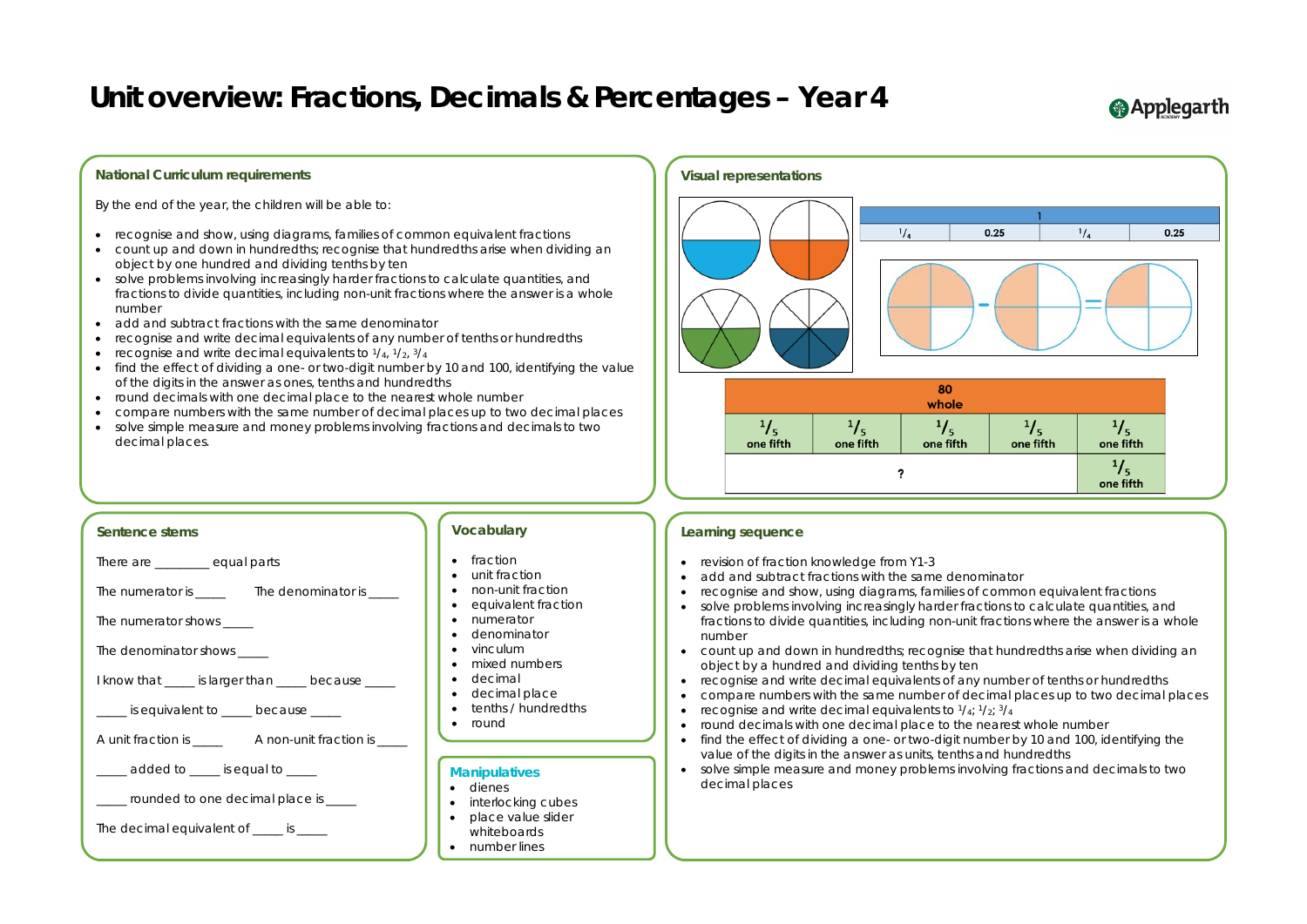### **Learning sequence**

- read and write decimal numbers as fractions (e.g.  $0.71 = \frac{71}{100}$ )
- recognise and use thousandths and relate them to tenths, hundredths and decimal equivalents
- read, write, order and compare numbers with up to three decimal places
- 
- multiply and divide whole numbers and those involving decimals by 10, 100 and 1000 • round decimals with two decimal places to the nearest whole number and to one decimal place
- compare and order fractions whose denominators are multiples of the same number • identify, name and write equivalent fractions of a given fraction, represented visually,
- including tenths and hundredths
- recognise mixed numbers and improper fractions and convert from one form to the other and write mathematical statements  $> 1$  as a mixed number (e.g.  $\frac{2}{5} + \frac{4}{5} = \frac{6}{5} =$  $11/5$ )
- add and subtract fractions with the same denominator and denominators that are multiples of the same number
- multiply proper fractions and mixed numbers by whole numbers, supported by materials and diagrams
- recognise the per cent symbol (%) and understand that per cent relates to "number of parts per hundred", and write percentages as a fraction with denominator hundred, and as a decimal fraction
- solve problems which require knowing percentage and decimal equivalents of 1/2, 1/4, 1/5, 2/5, 4/5 and those fractions with a denominator of a multiple of 10 or 25

**@Applegarth** 



| Sentence stems |  |
|----------------|--|
|                |  |

There are **Exercise Exercise Exercise Sequal parts** 

The numerator is \_\_\_\_\_\_ The denominator is \_\_\_\_\_

The numerator shows

The denominator shows

An improper fraction is \_\_\_\_\_

I know that \_\_\_\_\_ is larger than \_\_\_\_\_ because \_\_\_\_\_

is equivalent to decause

A unit fraction is equal a non-unit fraction is  $\overline{a}$ 

added to  $\qquad \qquad$  is equal to

rounded to one decimal place is

The decimal equivalent of  $\qquad \qquad$  is

### **Vocabulary**

- fraction
- unit fraction
- non-unit fraction
- equivalent fraction
- improper fraction
- mixed number
- numerator
- denominator
- vinculum
- mixed numbers
- decimal
- decimal place
- tenths / hundredths
- round
- percent

### **Manipulatives**

- dienes
- interlocking cubes
- place value slider
- whiteboards
- number lines

### **National Curriculum requirements**

By the end of the year, the children will be able to:

- compare and order fractions whose denominators are all multiples of the same number
- identify, name and write equivalent fractions of a given fraction, represented visually, including tenths and hundredths
- recognise mixed numbers and improper fractions and convert from one form to the other and write mathematical statements > 1 as a mixed number [for example,  $2/5 + 4/5 = 6/5 = 11/5$ ]
- add and subtract fractions with the same denominator and denominators that are multiples of the same number
- multiply proper fractions and mixed numbers by whole numbers, supported by materials and diagrams
- read and write decimal numbers as fractions [for example,  $0.71 = \frac{71}{100}$ ]
- recognise and use thousandths and relate them to tenths, hundredths and decimal equivalents
- round decimals with two decimal places to the nearest whole number and to one decimal place
- read, write, order and compare numbers with up to three decimal places
- solve problems involving number up to three decimal places
- recognise the per cent symbol (%) and understand that per cent relates to 'number of parts per hundred', and write percentages as a fraction with denominator 100, and as a decimal
- solve problems which require knowing percentage and decimal equivalents of  $\frac{1}{2}$ ,  $\frac{1}{4}$ ,  $\frac{1}{5}$ ,  $\frac{2}{5}$ ,  $\frac{4}{5}$ and those fractions with a denominator of a multiple of 10 or 25.

#### **Visual representations**  $\mathbf 0$ PERCENTAGE **FRACTION DECIMAL**  $\frac{1}{5}$ 20%  $0.2$  $\frac{2}{5}$  $0.1 0.2$ 40%  $0.4$  $0.0$  $\frac{3}{5}$ 60%  $0.6$ O%  $\frac{4}{1}$  $0.8$ 80% **2/5 4/5 11/5+ =**